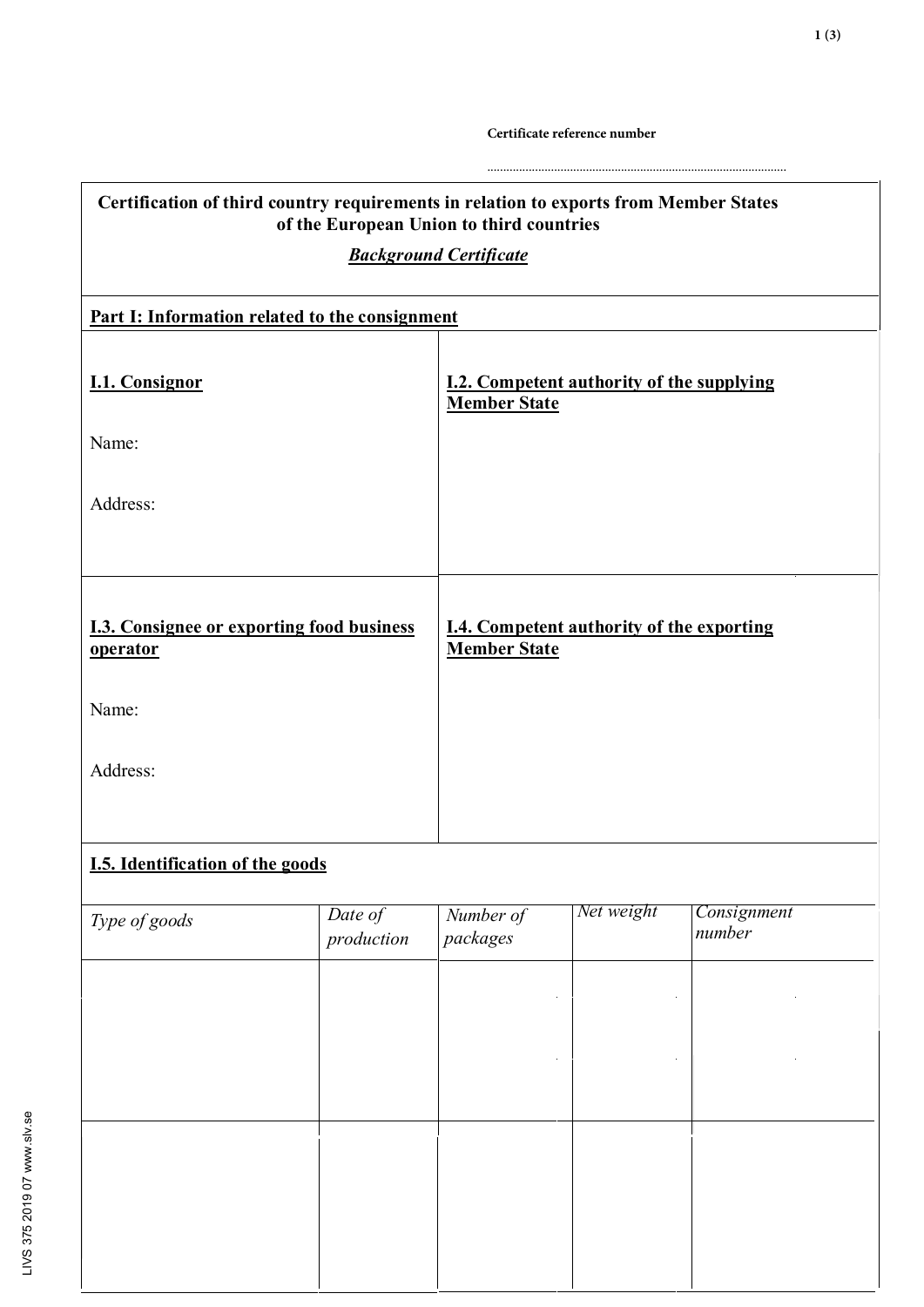**I.6. Name and EU-approval or registration number of the establishment of origin:** 

I.7. Name (and EU-approval or registration number if appropriate) of the establishment of destination:

1.8. Final (third) country of dispatch of the final consignment:

1.9. Container number or seal number (if appropriate):

Part II: Animal health and/or food safety requirement(s) of the third country beyond EU legislation<sup>1</sup>

I, the undersigned official veterinarian/official inspector, hereby certify that the goods described in Part I comply with the following conditions:

**Official stamp** 

**Competent authority** 

Title of the official veterinarian/inspector issuing the background certificate